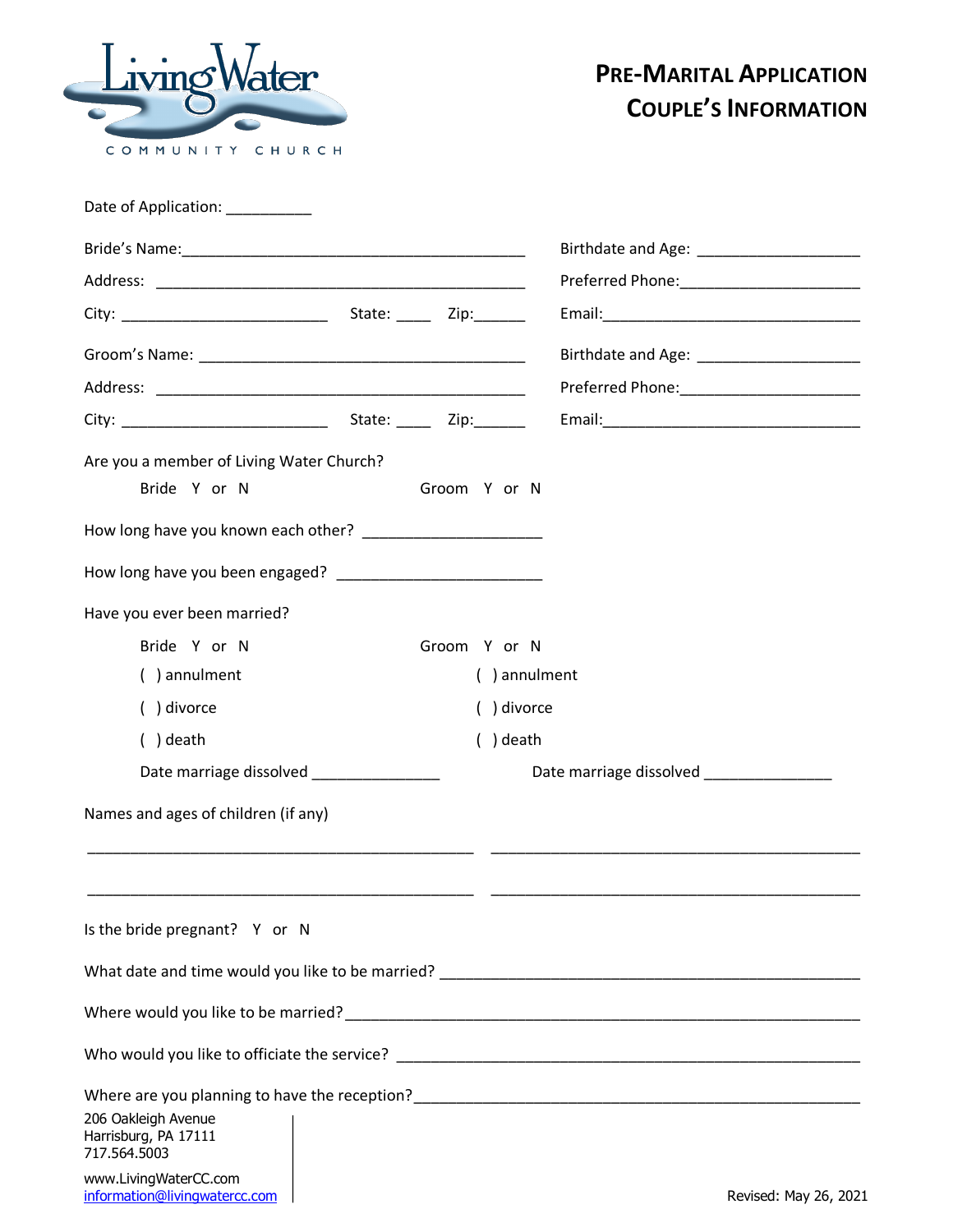

| Have you read the information on the website regarding weddings? Y or N                                                                                              |
|----------------------------------------------------------------------------------------------------------------------------------------------------------------------|
| Are you willing to participate in pre-marital counseling and assessments? Y or N                                                                                     |
| <u> 1989 - Johann Stoff, deutscher Stoff, der Stoff, der Stoff, der Stoff, der Stoff, der Stoff, der Stoff, der S</u>                                                |
|                                                                                                                                                                      |
|                                                                                                                                                                      |
|                                                                                                                                                                      |
|                                                                                                                                                                      |
| ,我们就会在这里的人,我们就会在这里的人,我们就会在这里的人,我们就会在这里,我们就会在这里,我们就会在这里的人,我们就会在这里,我们就会在这里的人,我们就会在<br>第251章 我们的人,我们就会在这里,我们就会在这里,我们就会在这里,我们就会在这里,我们就会在这里,我们就会在这里,我们就会在这里,我们就会在这里,我们就会在 |
|                                                                                                                                                                      |
|                                                                                                                                                                      |
| Are you assured of having eternal life? How did you come to this conclusion? ______________________                                                                  |
|                                                                                                                                                                      |

206 Oakleigh Avenue Harrisburg, PA 17111 717.564.5003

www.LivingWaterCC.com<br>information@livingwatercc.com